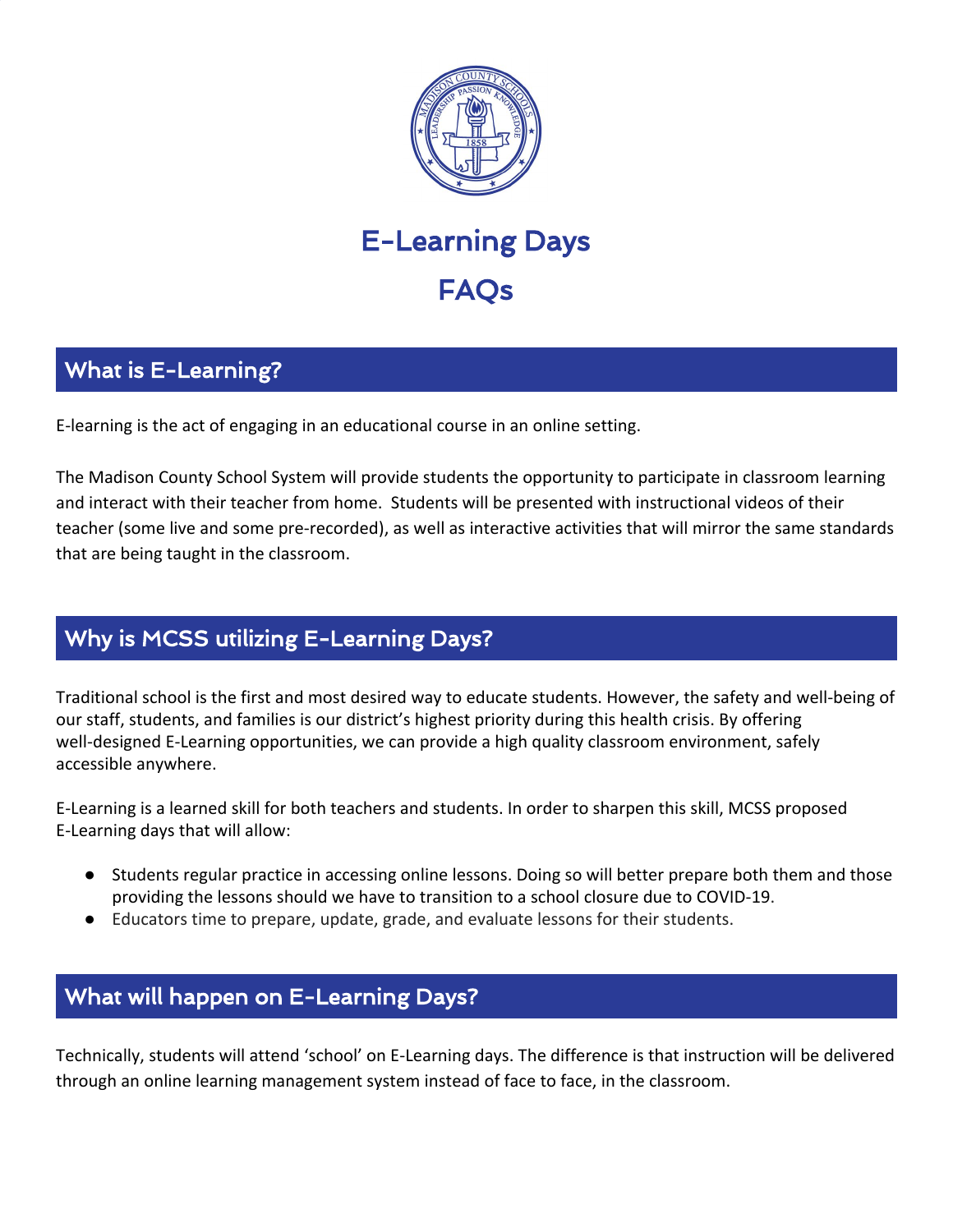To facilitate this opportunity for every student, the Madison County School System will provide Chromebooks and mobile internet access points. We have also retrofitted 90 buses with Wi-Fi access.

During E-Learning days students will participate in guided and independent practice and this will allow them to take more ownership of their learning. ALL students will interact with their teacher(s) to show what they have learned.

#### What is important for parents to understand about E-Learning?

During E-Learning days teachers will be delivering materials that students will need and conducting regular instruction, just like a normal day in the classroom.

- E-Learning is educating students.
- Teachers will teach their students.
- Parents do not become teachers.

Some elements of E-Learning include:

- Engaging videos introducing and explaining the essential standard being taught
- Appropriate strategies to assist students in mastering the material
- Demonstrations of activities
- Examples for problem solving
- Methods for creating
- Prompts for writing on relevant topics
- Modeled thinking from teachers
- Online collaboration with peers
- Introduces students to independent learning, outside the classroom

The E-Learning days are a way for MCSS to prepare to best serve our children's learning needs regardless of what may be impacting our community. In addition, students will be exposed to an online format that high schools and colleges utilized regularly.

# What is the teacher role during E-Learning Days?

#### Teachers will

- Teach students online lessons
- Provide individualized lesson support to students needing additional assistance
- Create future E-Learning and traditional classroom lessons
- Grade student work
- Evaluate the current lesson and update future online lessons
- Collaborate with other educators to create future lessons
- Participate in professional development to become better educators